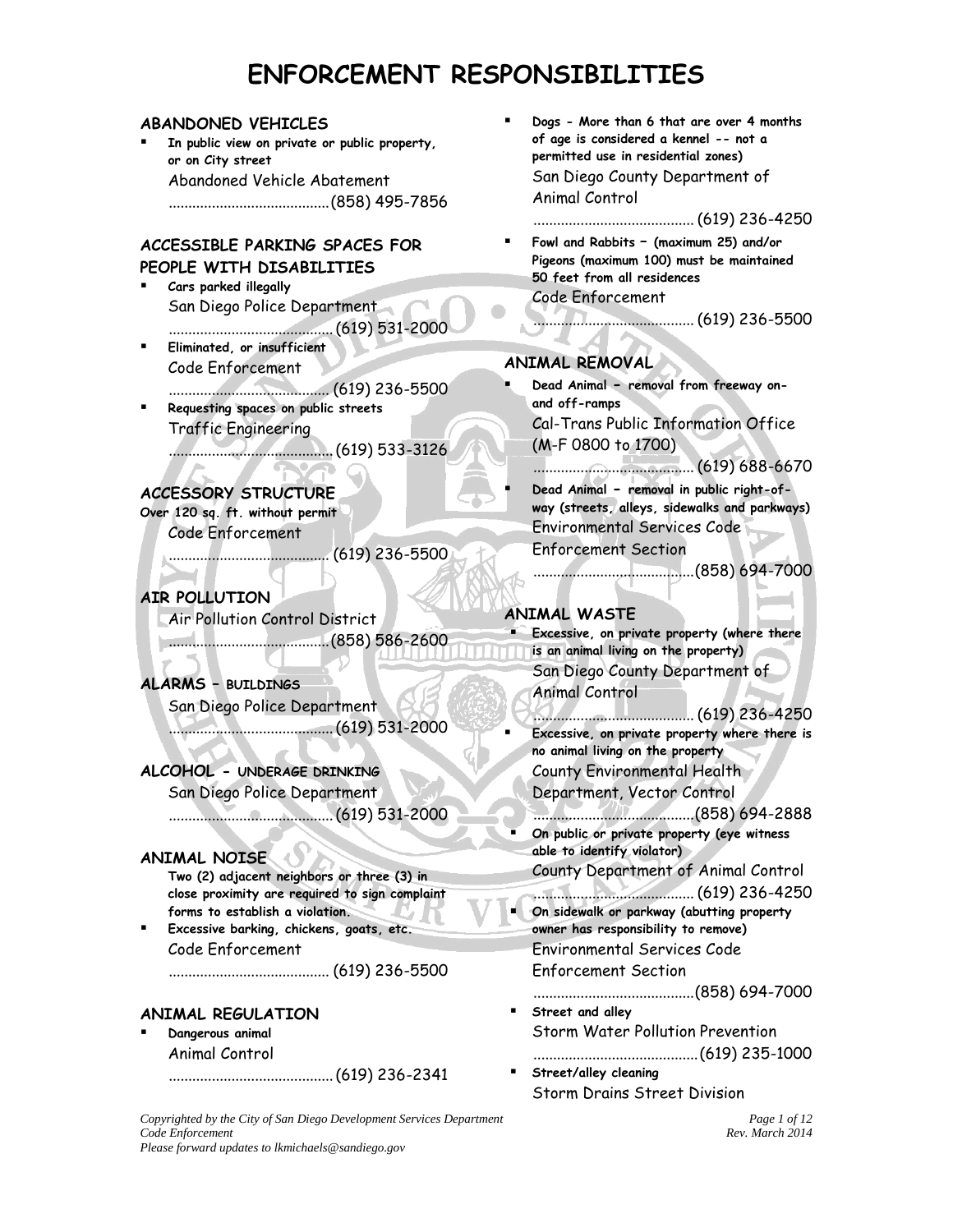|                                                                                        | BELLIGERENT PERSON                                          |
|----------------------------------------------------------------------------------------|-------------------------------------------------------------|
| <b>ANIMAL WILDLIFE</b>                                                                 | San Diego Police Department                                 |
| DAMAGE CONTROL                                                                         |                                                             |
| A cooperative program through the                                                      |                                                             |
| U.S. Department of Agriculture and County of                                           | BILLBOARDS ADVERTISING ALCOHOL                              |
| San Diego to resolve conflicts involving wild                                          | Within 1000' of school, playground rec center or            |
| animals and people                                                                     | facility, child care center, arcade, or library             |
| Wildlife Services Program                                                              | Code Enforcement                                            |
|                                                                                        |                                                             |
| www.sdcawm.org                                                                         |                                                             |
|                                                                                        | <b>BLOCKING SIDEWALK</b>                                    |
| ARSON SUSPECTED (We Tip Hotline)                                                       |                                                             |
|                                                                                        | Parked cars extending over sidewalk<br>in residential zone  |
|                                                                                        | San Diego Police Department                                 |
|                                                                                        |                                                             |
| <b>AUTO REPAIR</b>                                                                     |                                                             |
| Residential zone on private property -- auto                                           | Tables, chairs on sidewalk, with no<br>sidewalk café permit |
| leaking fluids                                                                         | Code Enforcement                                            |
| <b>Storm Water Pollution Prevention</b>                                                |                                                             |
|                                                                                        |                                                             |
| Residential zone on private property --<br>٠                                           |                                                             |
| not permitted if you don't own the car you<br>are working on and/or don't live at that | <b>BOARDED STRUCTURES</b>                                   |
| address, and/or are conducting major                                                   | Code Enforcement                                            |
| repairs. Report should include color, make,                                            |                                                             |
| and license plate of car.                                                              |                                                             |
| Code Enforcement                                                                       | <b>BRUSH</b>                                                |
|                                                                                        | Excessive, in canyons, taller than 3' within 100'           |
|                                                                                        | of structures                                               |
| BANNERS, BALLOONS, FLAGS                                                               | Fire - Rescue                                               |
| Code Enforcement                                                                       |                                                             |
|                                                                                        |                                                             |
|                                                                                        | BRUSH MANAGEMENT ON CITY-                                   |
|                                                                                        | OWNED OPEN SPACE LAND                                       |
| <b>BASKETBALL HOOPS</b>                                                                | City of San Diego Park and Recreation                       |
| Permanently installed                                                                  | Department, Brush Management                                |
| <b>Street Division</b>                                                                 | Section Permit - Open Space Division                        |
|                                                                                        |                                                             |
|                                                                                        |                                                             |
| <b>BEES</b>                                                                            |                                                             |
| Attacking an individual                                                                | <b>BUILDING WITHOUT PERMIT</b>                              |
| Fire - Rescue                                                                          | Code Enforcement                                            |
|                                                                                        |                                                             |
| In water meter boxes                                                                   |                                                             |
| County Environmental Health                                                            | <b>BUS STOP</b>                                             |
| Department, Vector Control                                                             | Bench and shelter maintenance                               |
|                                                                                        | Metropolitan Transit System                                 |
| Swarming on City public property                                                       |                                                             |
| San Diego Police Department                                                            |                                                             |
|                                                                                        |                                                             |
|                                                                                        |                                                             |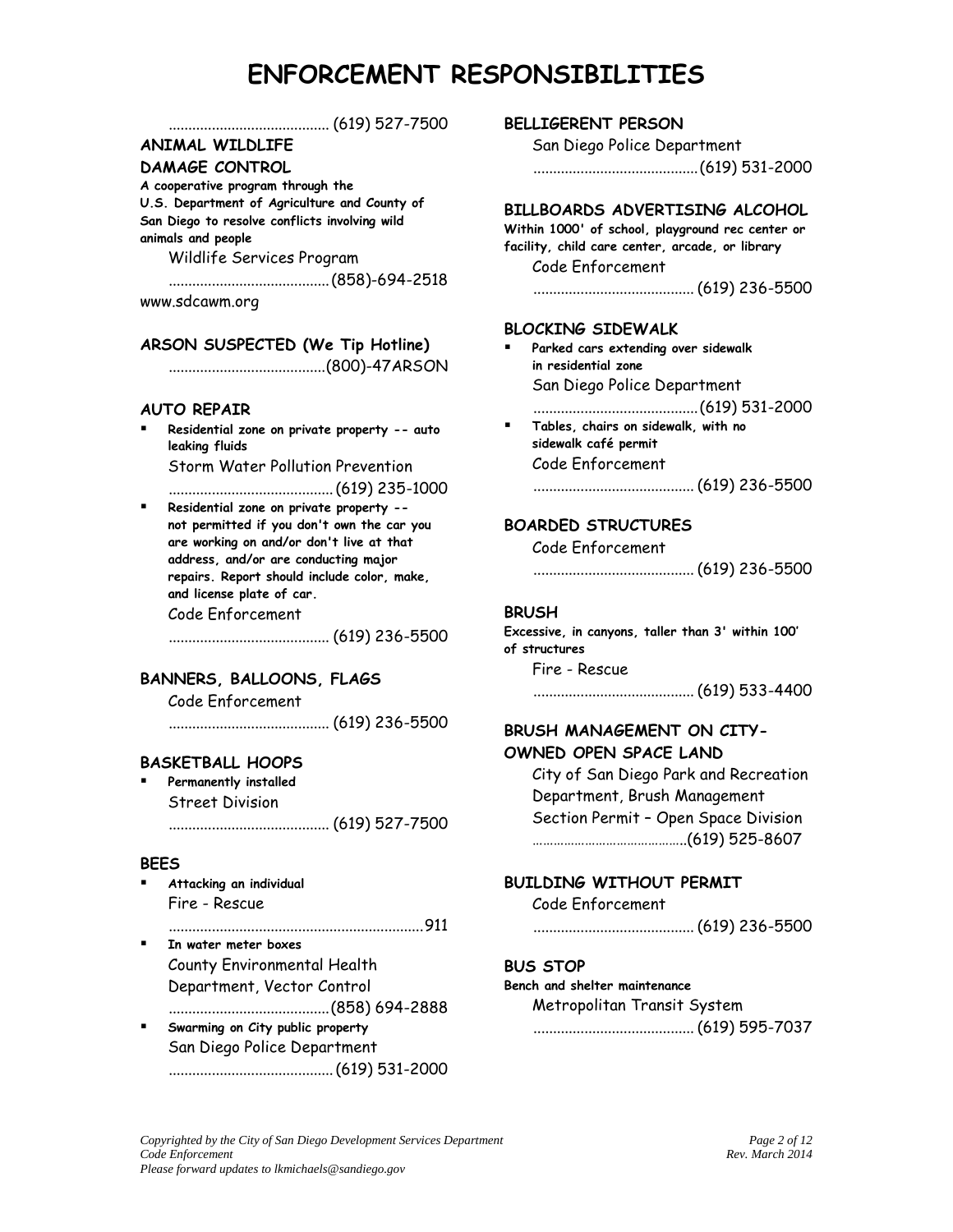## **BUSINESS IN A RESIDENCE**

**(OR ILLEGAL FOR THE ZONE) Signs are not permitted in residential area. Special permits are needed to have customers and** 

## **employees at a residence.**

Code Enforcement

......................................... (619) 236-5500

# **BUSINESS TAX CERTIFICATES**

City Treasurer

...........................................(619) 615-1500

### **CAL/OSHA**

.........................................(800) 963-9424

# **CHILD ABUSE HOTLINE**

San Diego Police Department

..........................................(858) 560-2191

## **CHANGE OF OCCUPANCY**

**Without permit** Code Enforcement

......................................... (619) 236-5500

#### **COCKROACHES**

 **Infestation on private property - responsibility of the owner** Code Enforcement

......................................... (619) 236-5500

 **Water meters, boxes, sewer manhole** County Environmental Health Department, Vector Control .........................................(858) 694-2888

#### **COMBUSTIBLES**

**Accumulation of combustible material** Fire - Rescue ...........................................(619) 533-4411

#### **COMMUNITY CLEANUPS**

 **Community Groups, Volunteers Organizing** Environmental Services Code Enforcement Section .........................................(858) 694-7000

#### **CONSTRUCTION**

- **In progress without a permit (i.e. room addition, garage conversion, etc.)** Code Enforcement
	- ......................................... (619) 236-5500 **Disturbing pre 1979 pointed surfaces without containment** Lead Safety and Healthy Homes

Program..........................(858) 694-7000

#### **CONSTRUCTION BINS**

**Roll-off bins for construction debris that do not have a permit**

Environmental Services Department .........................................(858) 694-7000

#### **CONSTRUCTION NOISE**

**Construction is permitted between the hours of 7:00 a.m. to 7:00 p.m. (Monday-Saturday) except on holidays. Noise permits are required for exceptions. Three adjacent neighbors or in close proximity are required to sign complaint forms to establish a violation.**  Code Enforcement

......................................... (619) 236-5500

#### **CURB PAINTING**

**(WHITE, BLUE, RED, GREEN)** Traffic Engineering

..........................................(619) 533-3126

### **DEMOLITION WITHOUT PERMIT**

Code Enforcement

......................................... (619) 236-5500

# **DILAPIDATED FENCES/STRUCTURES**

Code Enforcement

......................................... (619) 236-5500

#### **DISABLED ACCESS**

**Lack of or elimination of** Code Enforcement

......................................... (619) 236-5500

#### **DRAINS**

 **Leakage onto the street, gutter or storm drain** Storm Water Pollution Prevention ..........................................(619) 235-1000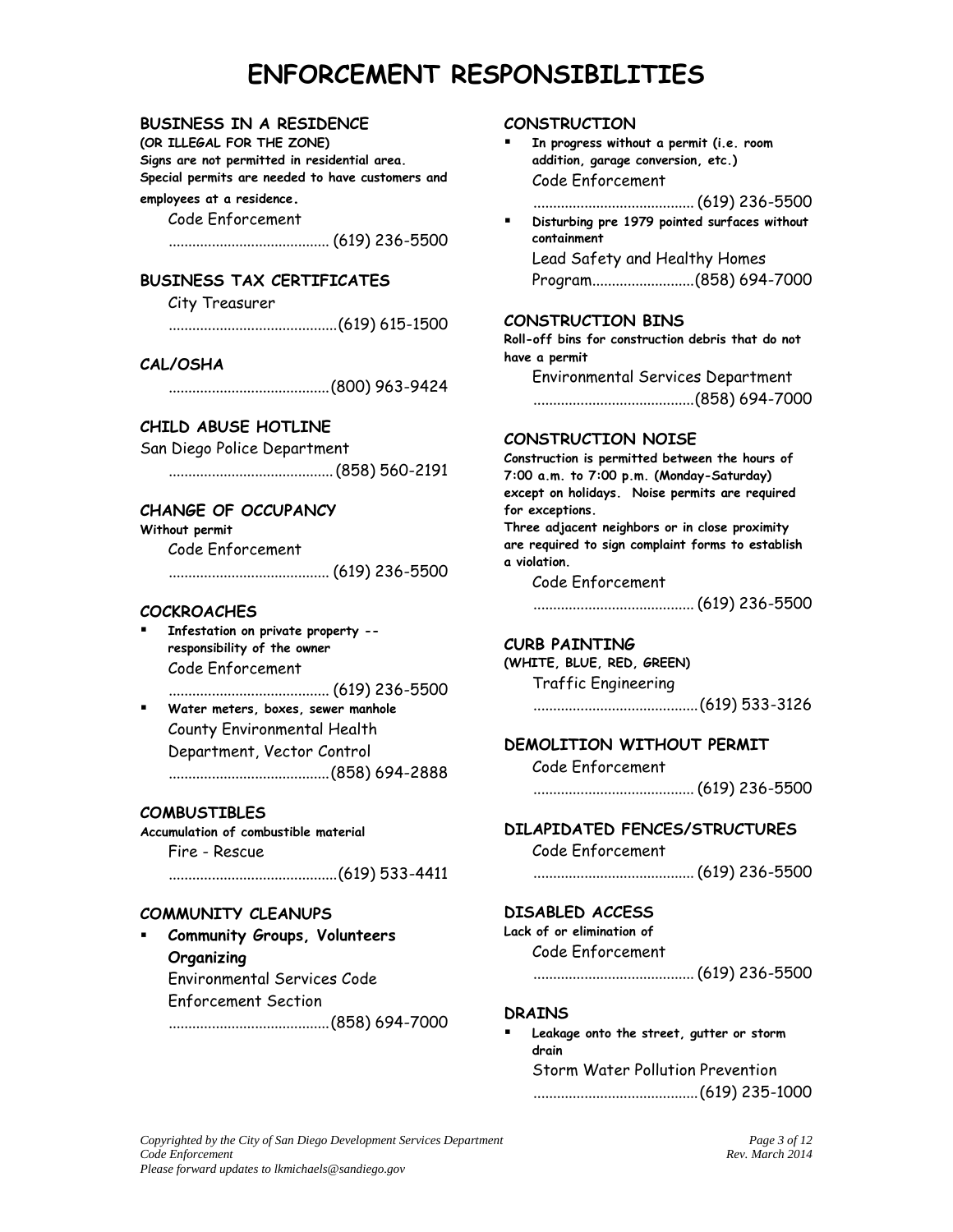**Storm water discharges outside the City of San Diego** Regional Storm Water Hotline

...................................(888) THINK BLUE

 **Lines leaking or clogged on the premises** Code Enforcement

......................................... (619) 236-5500

#### **DRUGS**

**Selling, using and manufacturing** San Diego Police Department

..........................................(619) 531-2000

#### **DUMPSTERS**

 **Encroaching onto public right-of-way, overflowing, etc.** Environmental Services Code Enforcement Section

.........................................(858) 694-7000

 **Improperly stored on private property - encroaching into required front or street yard** Code Enforcement

......................................... (619) 236-5500

#### **DUMPING**

**Illegal dumping on private or public property** Environmental Services .........................................(858) 694-7000

# **DUST, VAPORS, FUMES, ODORS, ROCK CRUSHING, SANDBLASTING OPERATIONS, WOODWORKING**

County Air Pollution Control District .........................................(858) 586-2650

#### **ELDER ABUSE**

#### **24-HOUR REPORTING LINE**

Adult Protective Service

......................................... (800) 510-2020

#### **ELECTRICAL**

**Dangerous or faulty wiring, faulty equipment, lack of lighting for exits or in habitable rooms, extension cords used as substitute for fixed wiring**

Code Enforcement

......................................... (619) 236-5500

#### *Copyrighted by the City of San Diego Development Services Department Page 4 of 12*<br>*Code Enforcement Rev. March 2014*  $Code$  *Enforcement Please forward updates to lkmichaels@sandiego.gov*

#### **ENCROACHMENTS**

- **Privately-owned open space, public right-ofway, curb cuts, sidewalks, driveways, fences, structures** Code Enforcement ......................................... (619) 236-5500
- **City-owned open space land** City of San Diego Park and Recreation Department, Brush Management Section Permit – Open Space Division ......................................... (619) 525-8607

### **EXITS**

- **Doors -- Must be able to open from inside without key or special knowledge** Fire - Rescue
	- ...........................................(619) 533-4411
- **Width -- Halls, passageways, exterior doors must be 36" wide** Fire - Rescue

...........................................(619) 533-4411

#### **FENCES**

- **Dilapidated** Code Enforcement ......................................... (619) 236-5500 **Over height or not permitted**
- Code Enforcement ......................................... (619) 236-5500

#### **FIRE HAZARDS**

## **Combustibles accumulation**

Fire - Rescue

...........................................(619) 533-4411

#### **FLIES BREEDING**

County Environmental Health Department, Vector Control .........................................(858) 694-2888

#### **FOOD**

#### **Food borne illness**

County Department of Environmental Health, Food and Housing Division ......................................... (619) 338-2356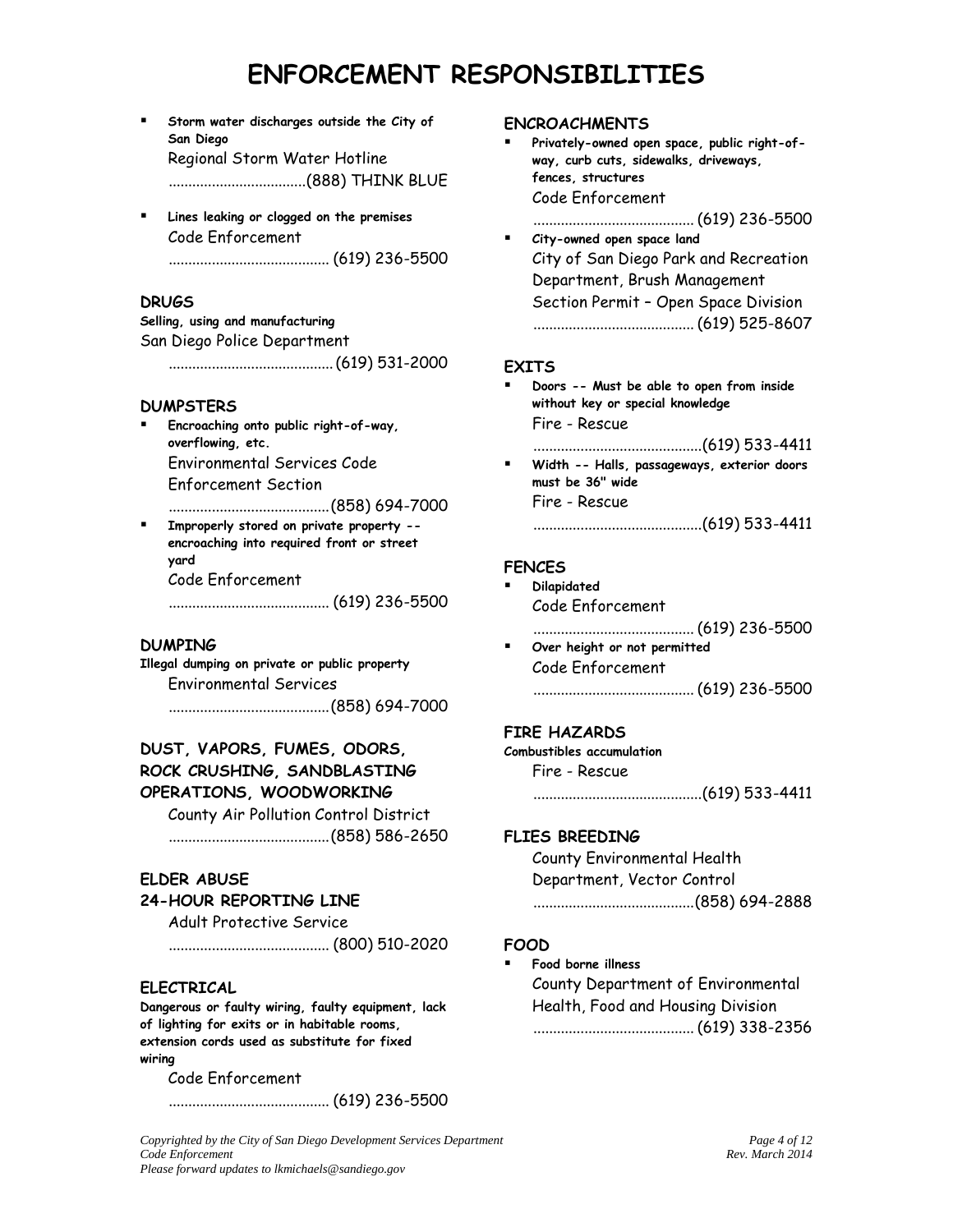**Food facilities (i.e. restaurants) - no water, sewage backed up, etc.** County Department of Environmental Health

......................................... (619) 338-2283

# **FRANCHISE REGULATIONS/**

## **ENFORCEMENT**

**Private haulers collecting in residential areas before 7:00 a.m., condition of dumpsters, unlicensed haulers collecting in City, dumpsters encroaching in public right-of-way** Environmental Services

> Code Enforcement Section .........................................(858) 694-7000

# **GARAGE/YARD SALES**

**More than three (3) garage/yard sales per year** Code Enforcement

......................................... (619) 236-5500

### **GARAGES**

**Converted to living area without permit or used for business purposes** Code Enforcement

......................................... (619) 236-5500

# **GAS LEAK**

San Diego Gas & Electric Company ..........................................(800) 411-7343

### **GRADING**

 **No permit excavation or fill contains concrete, asphalt, masonry or construction debris**

Code Enforcement

......................................... (619) 236-5500

 **No permit excavation or fill on site containing sensitive habitat or historical/archaeological resources**

Code Enforcement

......................................... (619) 236-5500

 **No permit excavation or fill results in gradient of 25% or greater and a cut slope height more than 5'**  Code Enforcement

......................................... (619) 236-5500

 **Non-permitted excavation or fill altering the drainage pattern** Code Enforcement

......................................... (619) 236-5500

#### **GRAFFITI**

 **Street/road signs, street surface, painted curbs, gunite walls (slope), medians, dividers (concrete center dividers), guardrails, street barriers, drainage ditches** Street Division

......................................... (619) 527-7500

 **Private property, City facilities, bridges, sidewalks, unpainted curbs, light poles, sound walls, fences** Graffiti Control Hotline

......................................... (619) 525-8522

## **GREASE BINS (usually outside)**

**Leaking onto parking lot, sidewalk**

Storm Water Pollution Prevention ..........................................(619) 235-1000

### **GREY WATER**

 **Washing machine water is not allowed to drain into a yard or street. Washer/dryer hook-up permits are required.** Code Enforcement

......................................... (619) 236-5500

- **Illegal discharge - includes anything other than rainwater (i.e. chlorinated swimming pool water, vehicle oils and fluids)** Storm Water Pollution Prevention ..........................................(619) 235-1000
- **Storm water discharges outside the City of San Diego** Regional Storm Water Hotline

...................................(888) THINK BLUE

### **GUARDRAIL/HANDRAIL**

**Inadequate, loose or missing; required if walk surface is more than 30" above ground**

Code Enforcement

......................................... (619) 236-5500

## **HAZARDOUS CHEMICALS**

#### Fire - Rescue

......................................... (858) 974-9891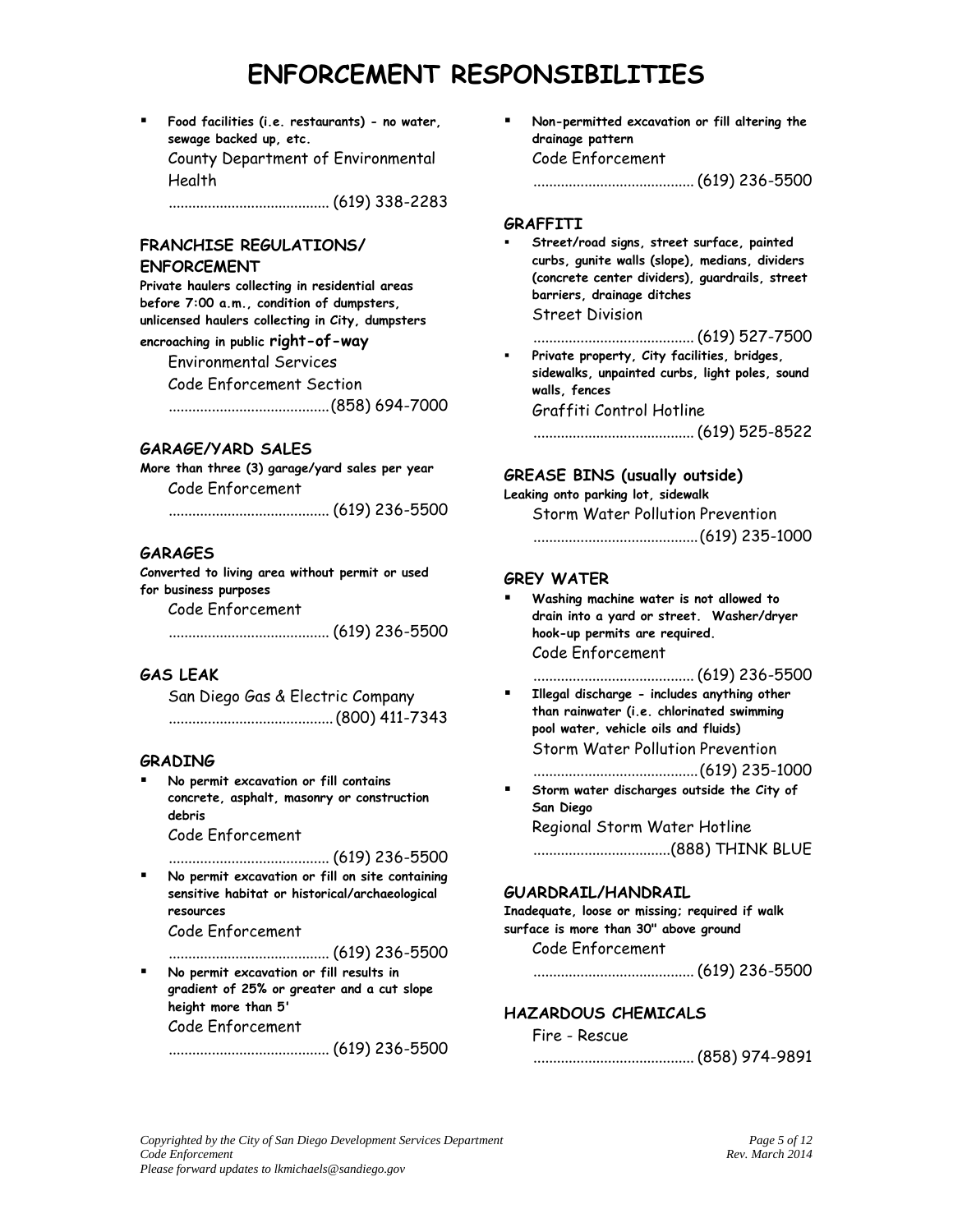# **HAZARDOUS MATERIALS EMERGENCY**

Fire - Rescue

.........................................(858) 974-9706

## **HAZARDOUS WASTE**

- **Disposal information** County Environmental Health Department
- ......................................... (619) 338-2222 **Hazardous chemicals**
	- Fire Rescue

......................................... (858) 974-9891

- **Hazardous materials emergency** Fire - Rescue
- ......................................... (858) 974-0106 **Infectious and/or Medical (Biohazard) Waste**  County Department of Environmental Health

......................................... (619) 338-2222

## **HEAT**

**Lack of permanent functioning heating facility in residential unless heat was legally not provided at time of construction**

Code Enforcement

......................................... (619) 236-5500

# **HOTEL/MOTEL CLEANLINESS**

Contact Owner/Manager of Facility .............................................[White Pages]

# **HOUSING (SUBSTANDARD)**

Code Enforcement

......................................... (619) 236-5500

## **ILLEGAL DISCHARGE**

 **This includes anything other than rainwater. It is illegal to drain chlorinated swimming pool water or to backwash (or allow leakage of) oil/vehicle fluids from a vehicle or from private property onto sidewalks, streets, canyons or the public right-of-way into storm drain conveyance systems.** Storm Water Pollution Prevention

..........................................(619) 235-1000 **Storm water discharges outside the City of San Diego**

Regional Storm Water Hotline ...................................(888) THINK BLUE

## **ILLEGAL DUMPING**

**On private or public property** Environmental Services Code Enforcement Section .........................................(858) 694-7000

#### **ILLEGAL DWELLING UNITS**

 **Substandard housing or additions without permits** Code Enforcement ......................................... (619) 236-5500

### **ILLEGAL WATER CONNECTIONS**

 **To fire hydrant** Water Department ..........................................(619) 533-4146

# **INDUSTRIAL DISCHARGE**

## **INTO THE SEWER SYSTEM**

 **Emergency Service** ..........................................(619) 515-3525 **Non Emergency** Metropolitan Waste Water Department

......................................... (858) 654-4100

# **INFECTIOUS AND/OR MEDICAL (BIOHAZARD) WASTE**

County Department of Environmental Health

......................................... (619) 338-2222

# **INFLATABLE SIGNS**

Code Enforcement

......................................... (619) 236-5500

### **INOPERABLE VEHICLES**

## **On City streets or private property**

Abandoned Vehicle Abatement .........................................(858) 495-7856

### **KENNEL – MORE THAN 6 DOGS**

County Department of Animal Control ......................................... (619) 236-4250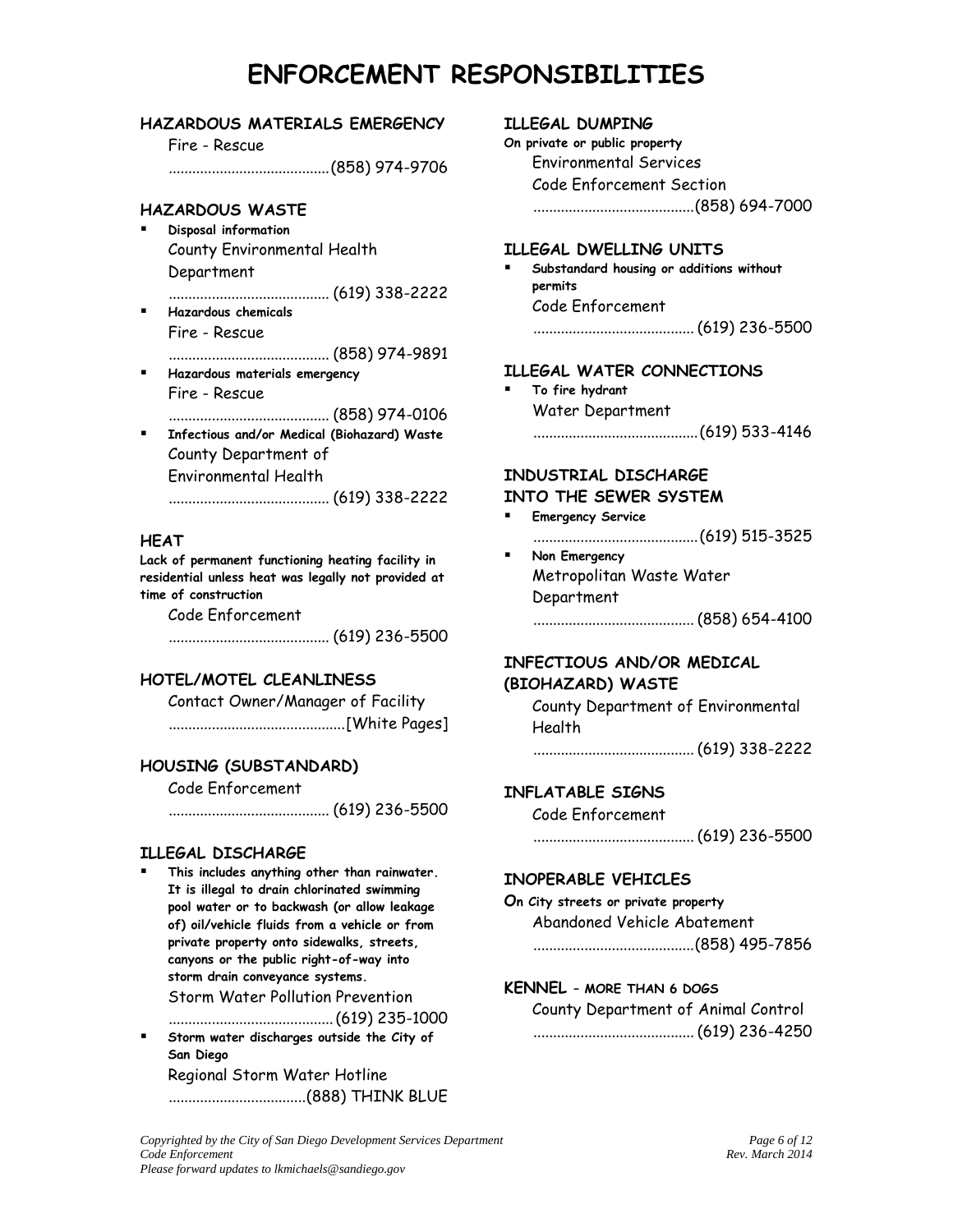#### **LANDSCAPING**

 **Eliminated; hardscape or concrete greater than 30% of front yard on properties developed after 1950 with commercial use, duplexes, or apartment complexes, or on properties developed after 1989 with single family homes** 

Code Enforcement

......................................... (619) 236-5500

 **Landscaping debris placed, blown, swept, washed into street, gutter, or storm drain system** Storm Water Pollution Prevention

..........................................(619) 235-1000

### **LEAD PAINT HAZARDS**

**Deteriorated paint on housing built prior to 1979 or contractors disturbing lead paint with no containment methods**

Lead Safety and Healthy Homes Program .........................(858) 694-7000

# **LIGHTING (LIGHT FALLING ON ADJACENT PROPERTIES)**

Code Enforcement

......................................... (619) 236-5500

# **MANHOLE COVER**

**Missing/damaged** Sewer & Water Emergency Service ..........................................(619) 515-3525

### **MEDIAN MAINTENANCE**

- **Planted, maintained medians through assessment district** Park and Recreation
- ..........................................(619) 685-1350 **Unplanted, where issue is litter/dumping** Environmental Services
	- .........................................(858) 694-7000
- **Unplanted, where issue is weeds** Streets Division ......................................... (619) 527-7500

### **MIGRANT/TRANSIENT CAMPS**

 **Private or public property, no substantial structures -- issues such as waste code violations, trash, debris, junk accumulation** Environmental Services Code Enforcement Section

.........................................(858) 694-7000

 **Substantial structures erected on private property** Code Enforcement

......................................... (619) 236-5500

# **MOBILE HOMES/PARKS**

Code Enforcement

......................................... (619) 236-5500

### **MOLD AND MILDEW**

**The City does not perform enforcement related to mold as it is the responsibility of tenant/property owner. The City will investigate water sources causing the mold such as roof leaks or plumbing leaks.**

For information on mold visit the: California Department of Health Services @ www.cal-iaq.org For infrastructure water source problems contact: Code Enforcement

......................................... (619) 236-5500

# **MOSQUITO CONTROL**

County Environmental Health Department, Vector Control .........................................(800) 253-9933

### **NEWSPAPER RECYCLING BOXES**

**Illegally placed in public right-of-way** Environmental Services Code Enforcement Section .........................................(858) 694-7000

### **NEWSRACK ENFORCEMENT**

**Abandoned, unidentified, on public right-of-way** Code Enforcement

......................................... (619) 236-5500

### **NOISE**

 **Loud air conditioners/generators/compressors Two (2) adjacent neighbors or three (3) in close proximity are required to sign complaint forms to establish a violation.**  Code Enforcement

## ......................................... (619) 236-5500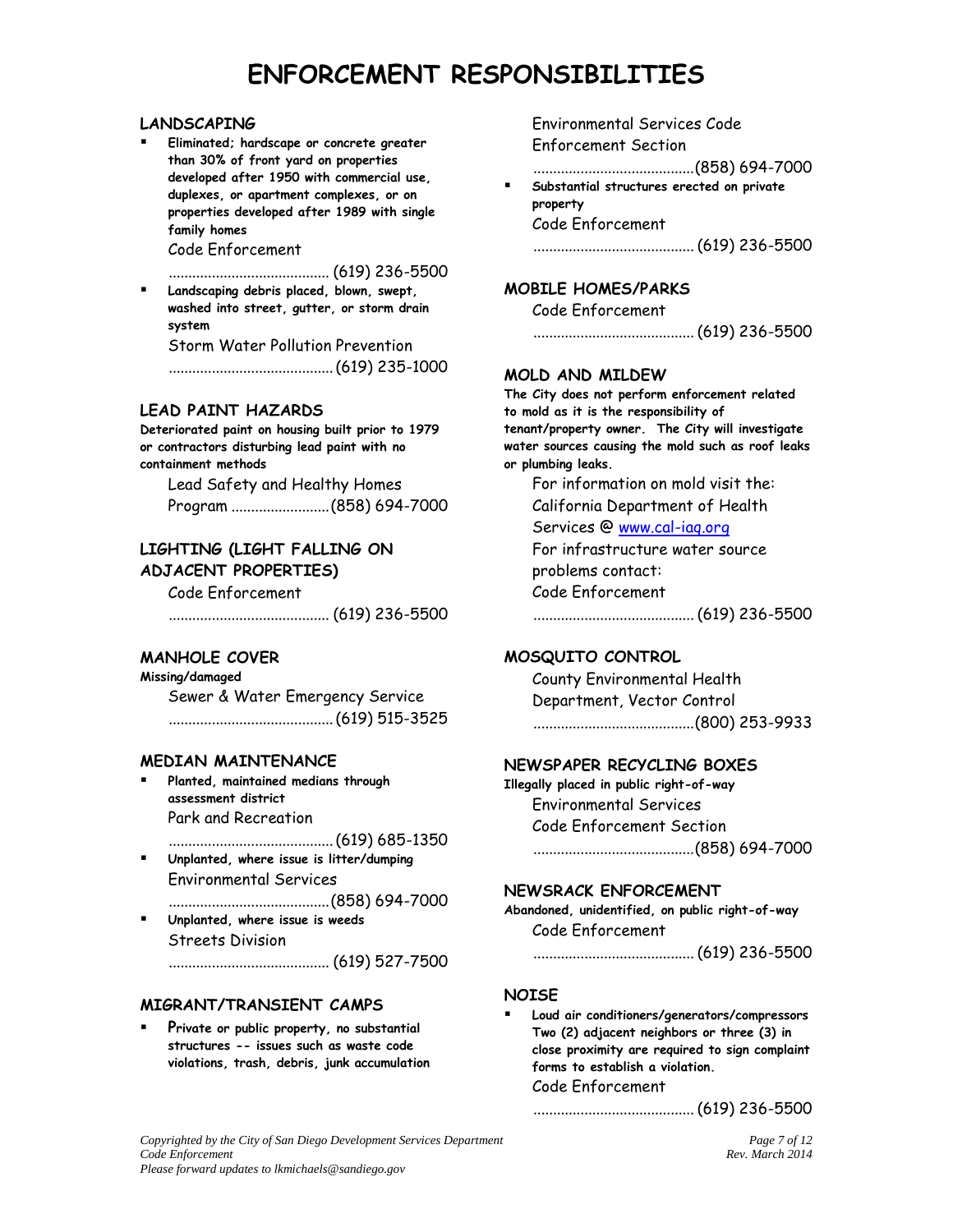- **Bar/night club (between 5 p.m. to 2 a.m.)** San Diego Police Department ..........................................(619) 531-2000
- **Chronic loud music (submit complaint)** San Diego Police Department ..........................................(619) 531-2000

## **OIL/VEHICLE FLUIDS**

**On streets, in storm drain conveyance systems** Storm Water Pollution Prevention ..........................................(619) 235-1000

#### **OVERCROWDING**

**The number of individuals that can live in an apartment or house is restricted by State occupancy standards only**

Code Enforcement

......................................... (619) 236-5500

# **OVERFLOWING DUMPSTERS, TRASH CONTAINERS, RECYCLING CONTAINERS**

Environmental Services Code Enforcement Section

.........................................(858) 694-7000

#### **PAINTING**

**Spray painting vehicles not in an enclosed structure**

Fire - Rescue

...........................................(619) 533-4411 **Disturbing pre 1979 painted surfaces without containment** Lead Safety and Healthy Homes

Program .........................(858) 694-7000

#### **PARKING**

 **Illegal parking (i.e. on lawns and in front yards), abandoned vehicles or inoperable vehicles stored on the street, vehicles exceeding the 72-hour parking limit on public streets** San Diego Police Department Abandoned Vehicle Abatement Unit

.........................................(858) 495-7856

 **Illegal parking (across the sidewalk, blocking driveway, etc.), over-sized commercial vehicles in residential area, illegal parking on residential streets in designated permit** 

**parking areas (i.e. State College, Mesa College, Barrio Logan, Mercy Hospital)**  Police Department Community Parking Operations Team ...........................................(619) 685-1410

#### **PARKING LOTS**

**Washing and water not confined to the lot** Storm Water Pollution Prevention ..........................................(619) 235-1000

#### **PARTIES**

 **Loud, reoccurring, nuisances (between 5 p.m. and 7 a.m.) Music and Parties** San Diego Police Department ..........................................(619) 531-2000

# **PAY PHONES ABATEMENT/REMOVAL**

San Diego Police Department ..........................................(619) 531-2000

#### **PIGEON FEEDING**

**Not a code violation**

#### **PLANTS, TREES**

**Overgrowth onto sidewalks and streets** Street Division

......................................... (619) 527-7500

#### **PLUMBING**

**Faulty system on private property** Code Enforcement ......................................... (619) 236-5500

#### **POT HOLES**

Street Division

......................................... (619) 527-7500

#### **POWER LINES DOWN**

..........................................(800) 411-7343

#### **PUBLIC POOLS**

San Diego County Environmental Health Department

......................................... (619) 338-2379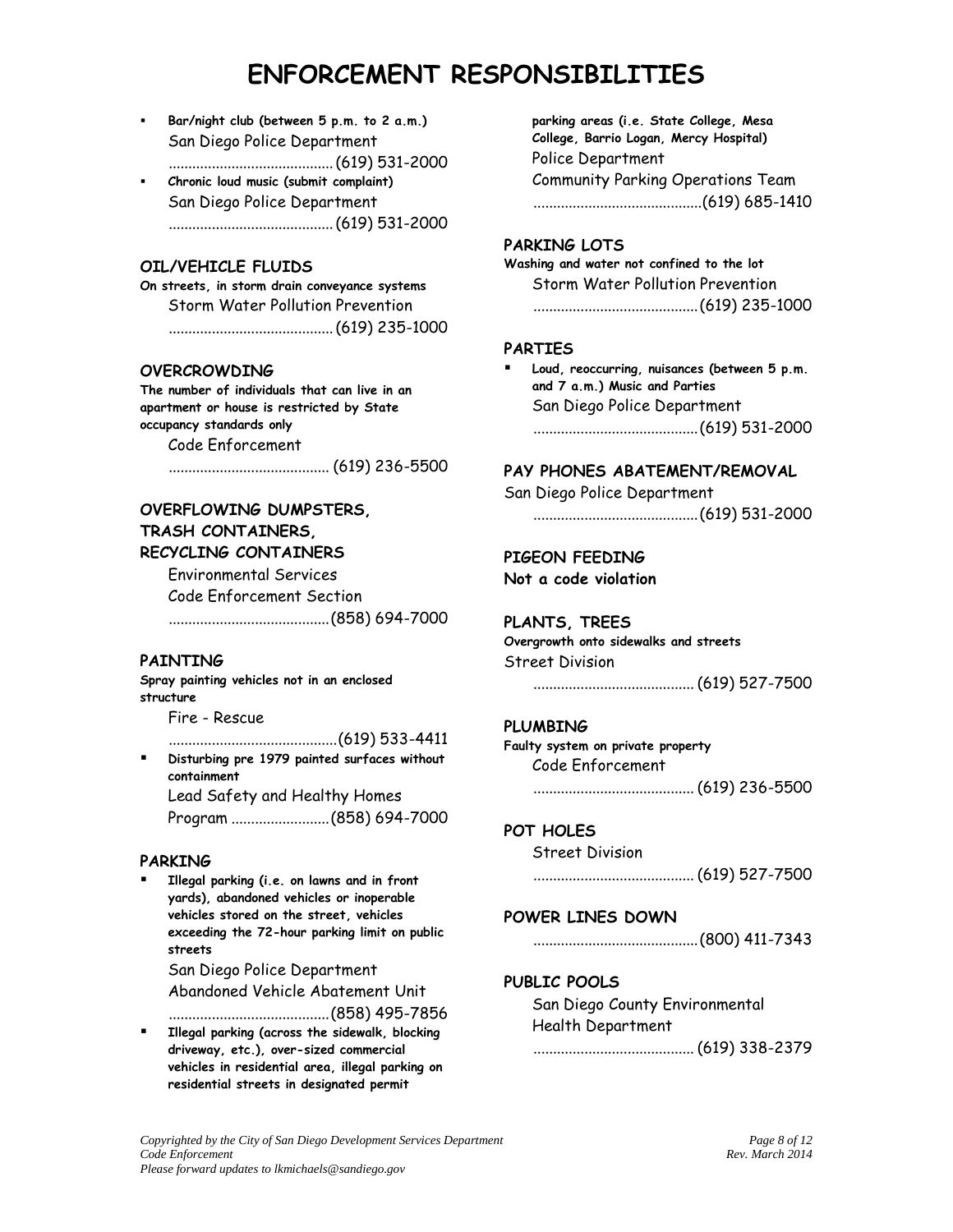#### **RATS**

**Information and advice on how to trap and control rodents. Control and removal of rodents on private property is the responsibility of the property owner.**

County Department of Environmental Health, Vector Control

.........................................(858) 694-2888

# **REFUSE COLLECTION**

Environmental Services

.........................................(858) 694-7000

#### **REFRIGERATOR**

 **Discarded or illegally dumped on private or public property**  Environmental Services

.........................................(858) 694-7000

 **Outside on private property, appears to be useable** Code Enforcement

......................................... (619) 236-5500

### **REMODEL WITHOUT PERMIT**

**(To report an alleged violation)** Code Enforcement Complaint Line .............. (619) 236-5500

## **RESTAURANT**

 **Unsanitary conditions** County Department of Environmental Health, Food and Housing Division ......................................... (619) 338-2222

### **ROLL-OFF BINS**

**For construction debris on street without a permit** Environmental Services Department .........................................(858) 694-7000

### **ROOSTERS**

**No Roosters are allowed within the City limits** Code Enforcement

......................................... (619) 236-5500

#### **SCAVENGING**

**Unauthorized persons going through trash containers/recycling bins at point of collection**

Environmental Services Code Enforcement Section .........................................(858) 694-7000

## **SECURITY BARS**

**On sleeping room windows without an approved quick release mechanism**

Code Enforcement

......................................... (619) 236-5500

#### **SEWAGE**

 **Sewer break in the public right-of-way, or draining into the street or conveyance system** Sewer & Water Emergency Service ..........................................(619) 515-3525

 **Leaking from private sewer lines onto private property, or clean-out cap missing** Code Enforcement

......................................... (619) 236-5500

## **SHOPPING CARTS**

 **Abandoned** California Shopping Cart Retrieval Corp

......................................... (800) 252-4613

 **Unattended shopping carts, personal belongings or waste on public right-of-way** Environmental Services Code Enforcement Section .........................................(858) 694-7000

#### **SIGNS**

**In public right-of-way (i.e. portable, A-frame, or others on sidewalk)** Code Enforcement ......................................... (619) 236-5500

### **SINK HOLE COLLAPSED**

Street Emergency Service

..........................................(619) 515-3525

#### **SKATEBOARD RAMPS**

**Must observe required yards on private property and must not be installed in the public right-ofway**

#### Code Enforcement

......................................... (619) 236-5500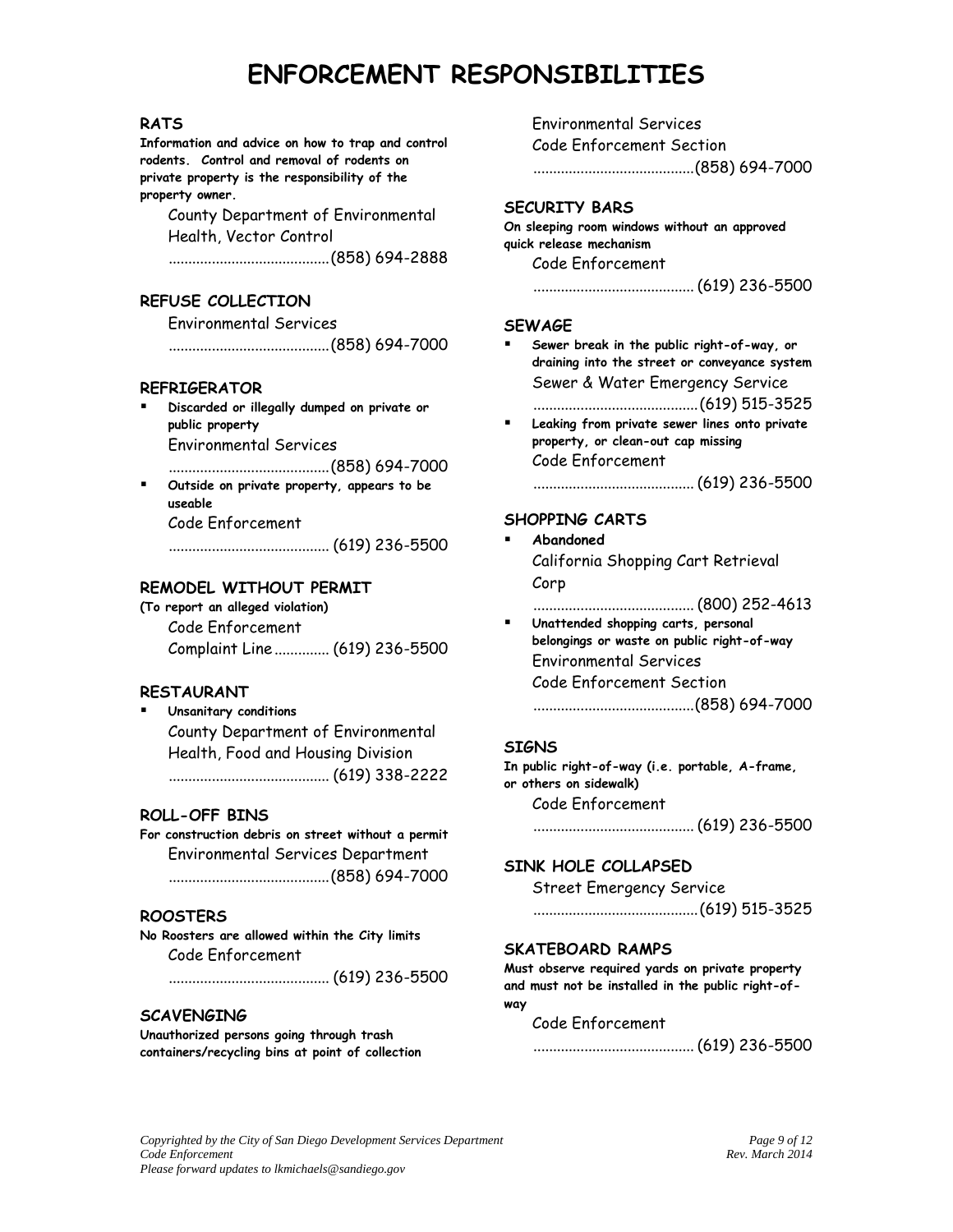#### **SMOKE DETECTORS**

**Lack of, or inoperable**

 **Commercial** Fire - Rescue

...........................................(619) 533-4411

 **Residential** Code Enforcement ......................................... (619) 236-5500

# **STAIRCASE**

**Deteriorated or unsafe, handrail missing or unsafe**

Code Enforcement

......................................... (619) 236-5500

# **STORAGE**

 **Miscellaneous/excessive (i.e. auto parts, appliances, building/combustible materials) on private property** Code Enforcement

......................................... (619) 236-5500

 **Overflowing dumpsters, trash containers, recycling containers** Environmental Services Code Enforcement Section

.........................................(858) 694-7000

 **Trash, junk, discarded furniture, or other debris on private properties, City-owned property or undeveloped street right-of-way** Environmental Services

Code Enforcement Section

.........................................(858) 694-7000

# **STORAGE CONTAINERS**

 **On private property (illegally placed)** Code Enforcement

......................................... (619) 236-5500

 **On public right-of-way with no identification** Environmental Services Code Enforcement Section .........................................(858) 694-7000

# **STORM DRAIN**

 **Any illegal discharge into street channel or conveyance system** Storm Water Pollution Prevention ..........................................(619) 235-1000  **Storm water discharges outside the City of San Diego** Regional Storm Water Hotline ...................................(888) THINK BLUE

# **STREET LIGHT REPAIR**

Transportation Department ......................................... (619) 527-8000

# **STREET SWEEPING**

Transportation Department ......................................... (619) 527-8000

# **STRUCTURAL DEFICIENCIES**

**Building components (studs, floor/roof joists, etc.) broken, rotted**

Code Enforcement

......................................... (619) 236-5500

# **SUBSTANDARD HOUSING**

Code Enforcement

......................................... (619) 236-5500

### **SWIMMING POOL**

**Draining into storm water conveyance system** Storm Water Pollution Prevention ..........................................(619) 235-1000

### **SWIMMING POOL**

**Without appropriate enclosure (5' high fence, self-closing, self-latching gates)** Code Enforcement

......................................... (619) 236-5500

# **TOBACCO DISPLAY AND ADVERTISING**

Code Enforcement

......................................... (619) 236-5500

## **TRAFFIC SIGNALS**

**Obstructed or not working** Street Division

......................................... (619) 527-7500

## **TRASH, JUNK AND DEBRIS**

 **On private properties, City-owned property or undeveloped street right-of-way** Environmental Services Code Enforcement Section .........................................(858) 694-7000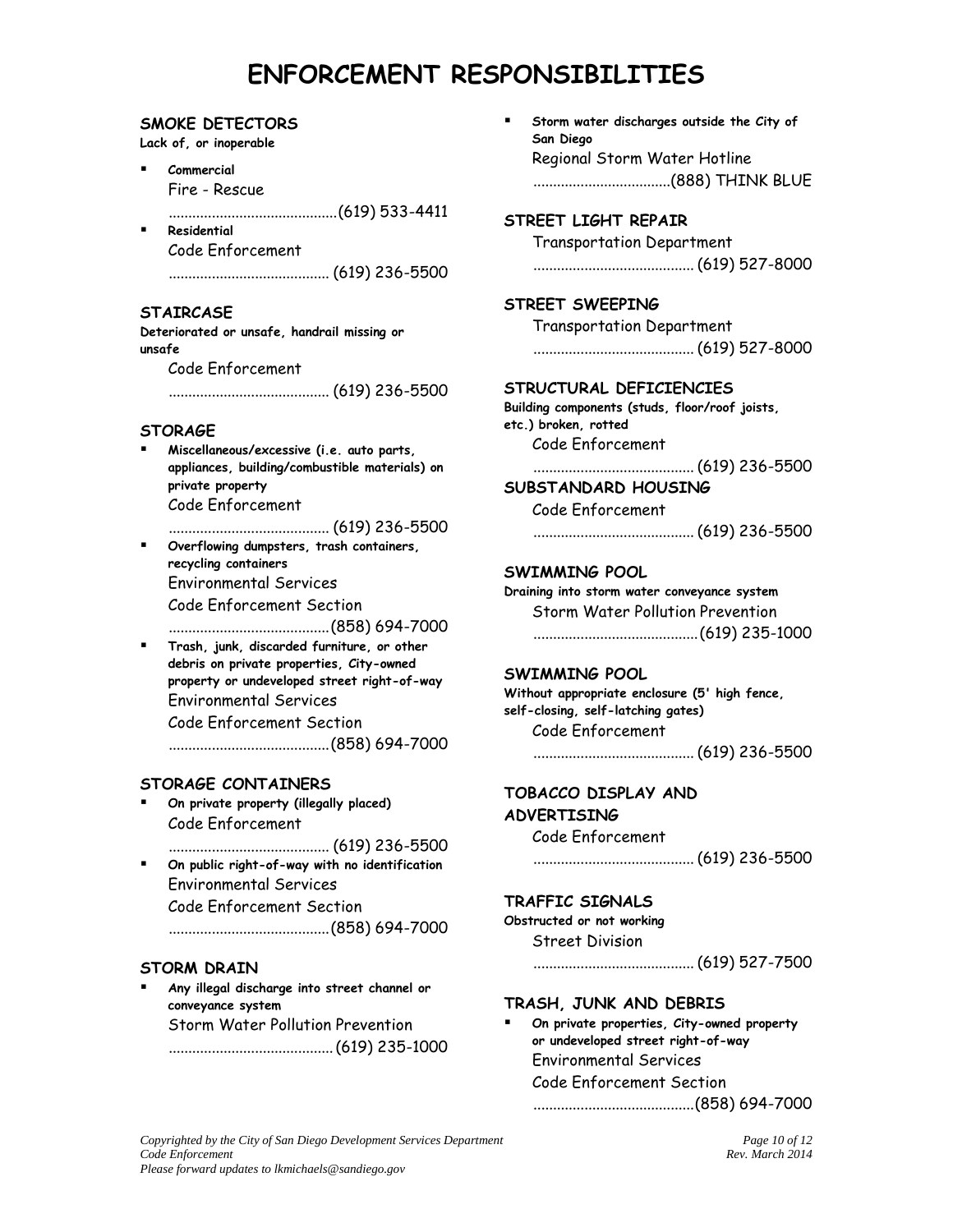### **TRASH/RECYCLING CONTAINERS**

 **Container leakage onto the street, gutter or storm drain**

Storm Water Pollution Prevention

..........................................(619) 235-1000

 **Curbside trash collection for City residents, trash containers left on the public right-ofway beyond collection hours, newspaper recycling boxes illegally placed in public right-of-way**

Environmental Services

.........................................(858) 694-7000

### **TREES**

 **Safety check for limbs in electrical wires** San Diego Gas & Electric Company

..........................................(800) 411-7343

 **Maintenance in parkway, fallen limbs or trees in street**

Street Division

......................................... (619) 527-7500

 **To report eliminated trees and landscaping (on properties developed after 1950 on commercial properties, duplexes, or apartment complexes)** Code Enforcement ......................................... (619) 236-5500

# **VACANT AND UNSECURED**

## **STRUCTURES**

Code Enforcement

......................................... (619) 236-5500

# **VEGETATION, WEEDS,**

#### **LANDSCAPING ENCROACHMENTS**

 **Around a fire hydrant in the parkway, or encroaching into the sidewalk or street, bike lanes**

Street Division

......................................... (619) 527-7500

 **On private property (high and dry -- fire hazard)** Fire - Rescue

......................................... (619) 533-4400

 **On private property with vacant unsecured structure** Code Enforcement

......................................... (619) 236-5500 **In officially landscaped medians (weeds and litter)**

Park and Recreation

..........................................(619) 685-1350

 **Obstructing drainage channel (weeds and litter)** Street Division

......................................... (619) 527-7500

# **WALL OR CEILING COVERING**

**Deteriorated or missing**

Code Enforcement ......................................... (619) 236-5500

#### **WASHER/DRYER**

- **Draining to sidewalk, alley, or public right-of-way** Storm Water Pollution Prevention
	- ..........................................(619) 235-1000
- **Outside, unenclosed** Code Enforcement ......................................... (619) 236-5500

## **WASHING DOWN SIDEWALKS**

**Washing down sidewalks to remove debris on public or private property is not permitted. Debris should be swept and removed.** Storm Water Pollution Prevention

..........................................(619) 235-1000

## **WASTE/LITTER**

**Trash, junk and debris on private properties, City-owned property or undeveloped street rightof-way**

Environmental Services Code Enforcement Section .........................................(858) 694-7000

#### **WATER**

- **Excessive use (wasting water)** Water Conservation Hotline ..........................................(619) 515-3500
- **Lack of hot water, lack of water to all interior residential fixtures** Code Enforcement
- ......................................... (619) 236-5500 **Line break or open fire hydrant (public rightof-way)** Emergency Service
- ..........................................(619) 515-3525 **Theft or illegal connections** Water Department

#### ..........................................(619) 533-4146